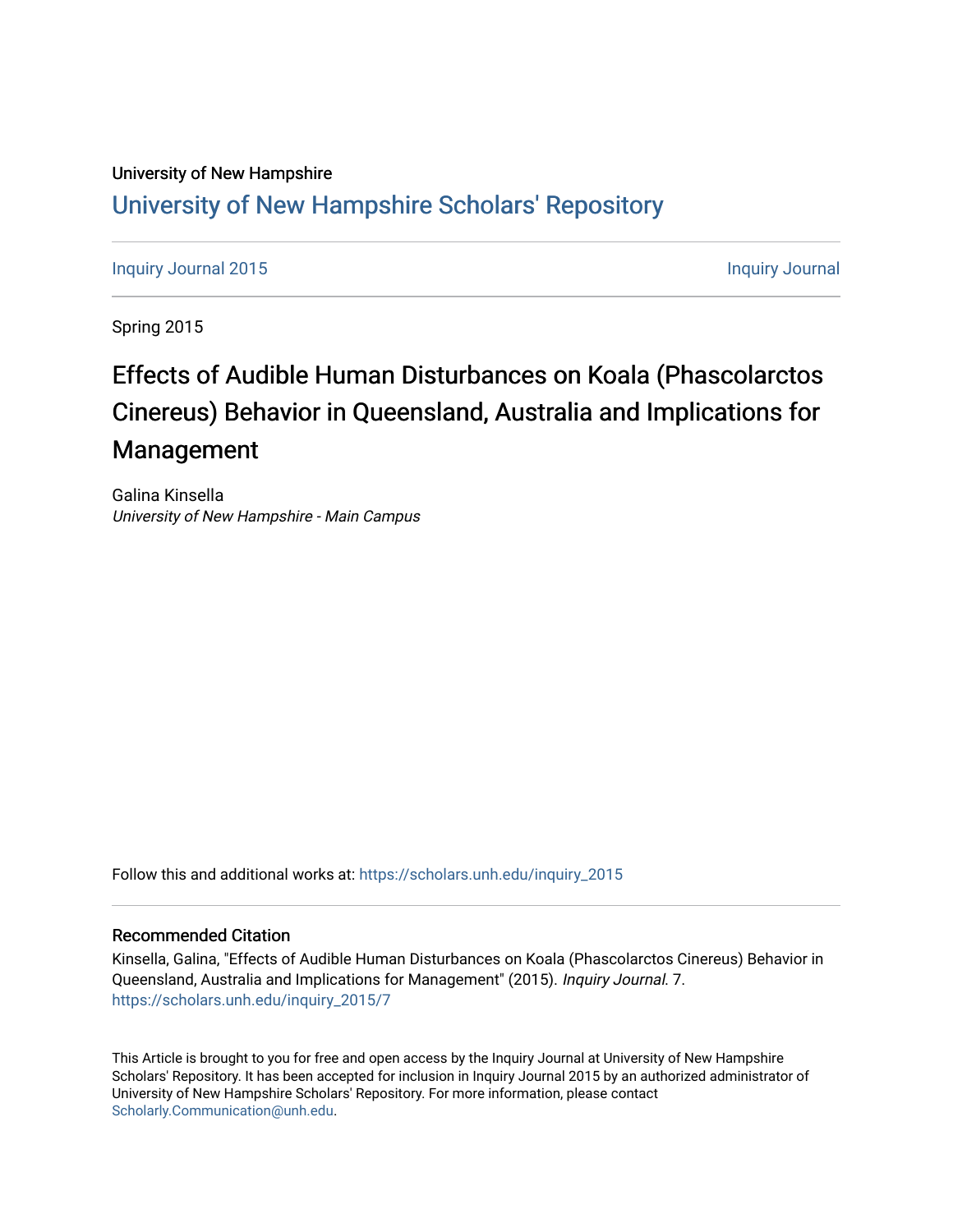

# **Effects of Audible Human Disturbances on Koala (Phascolarctos Cinereus) Behavior in Queensland, Australia and Implications for Management**

[—Galina Kinsella \(](http://www.unh.edu/inquiryjournal/author/kinsella-galina)Editor: [Moira Wright\)](http://www.unh.edu/inquiryjournal/editor/wright-moira)

As a senior in the medical and veterinary option of the biomedical sciences major, it's no secret that I have a love for animals. I have taken every opportunity I can to work with them, whether it be an internship at a zoo or a veterinary clinic. As a child, I was enthralled by *Animal Planet's* episodes of *The Crocodile Hunter*, where host Steve Irwin ventured into the Australian wilderness to seek out rare and dangerous creatures in order to educate the public about them. It was my dream to do what he did for a living, and though I have always strived to be a veterinarian, I didn't think going on adventures like his was possible.

When I learned about the Summer Undergraduate Research Fellowship (SURF) Abroad program at the University of New Hampshire (UNH), it hit me: it was possible for me to go on the adventure of a lifetime while preparing for a future in veterinary medicine where I could venture into the wilderness as part of my job. I contacted many different wildlife research centers in Australia, and Dr. Alistair Melzer of the Koala Research Center agreed to be my foreign mentor. I chose Dr. Drew Conroy to be my UNH mentor because of his experience with research abroad (in Africa), and because I've taken many classes with him.

With the grant and thirteen weeks in Australia during the summer of 2014, I was able to accomplish my goals of working abroad and of doing valuable research on a declining species: the koala. My research was on koalas' responses to audible disturbances, whose sources were principally human or human-related, and the resulting effects on their health.



*The author cuddles a koala at a wildlife rehabilitation center/petting zoo in Queensland.*

While in Australia, I lived in Rockhampton, Queensland, which is about a seven hour drive north of Brisbane, the capital of Queensland. I lived in the Central Queensland University student residences, so it was similar to living in a dorm at UNH. I had a desk at the Central Queensland Innovation and Research Precinct (CQIRP) at the university. This is where I did my data entry and where Dr. Melzer's office is located. Dr. Melzer coordinates the work of university and volunteer field researchers for the Koala Research Center.

### **All About Koalas**

Koalas are arboreal marsupials; they are actually not bears, although they do resemble small bear cubs. Allegedly, A.A. Milne modeled his famous character Winnie the Pooh on the koala (Martin and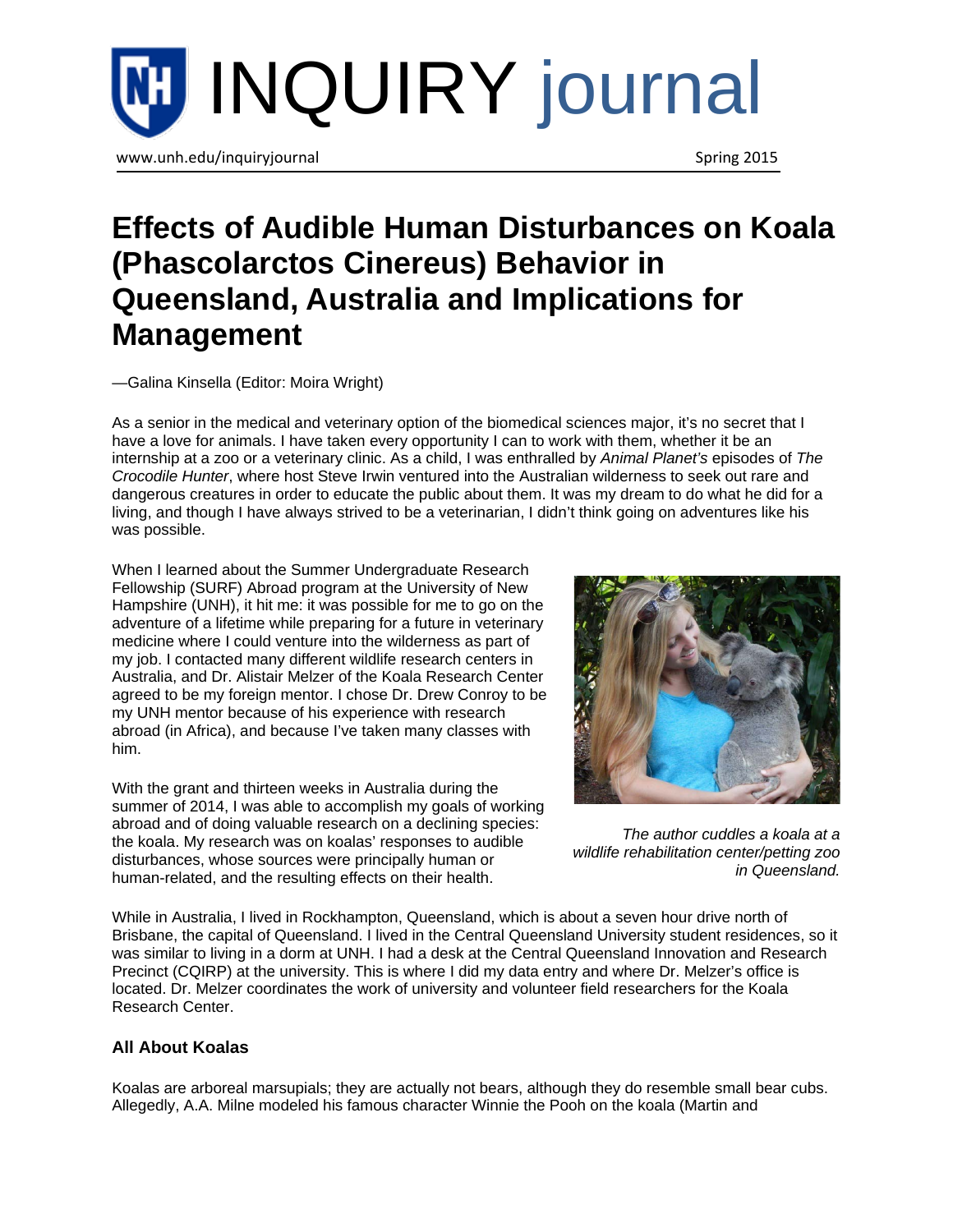Handasyde 1999). The closest relative to the koala is the wombat, a terrestrial marsupial. Koalas spend approximately twenty hours a day resting or sleeping because their diet, which consists exclusively of eucalyptus leaves, is low in nutrients and slightly toxic. In order to survive on this diet, koalas spend the time resting in order for their hindgut to be able to ferment and digest the leaves. Koalas are currently listed as "vulnerable" on the endangered species list, but many wildlife biologists believe a classification of "endangered" (the next up on the conservation status list, created by the International Union for the Conservation of Nature) would be more accurate. Over the past twenty years, koala population numbers have dropped forty percent in Queensland, and by a third in New South Wales (ABC Science 2012).

The three major causes of mortality in koalas are vehicle accidents, domestic dog attacks, and disease. Studies have shown that increased stress causes a suppressed immune system, which makes koalas more susceptible to diseases like Chlamydia and retrovirus (Canfield et al 2008). I observed the koalas' responses to audible disturbances, in particular human or human-related. Frequent responses to these disturbances meant that the koalas were altering their natural behavior and therefore, their activity cycles. If the koala was attentive to the disturbances, it was losing sleep. Just like college students, less sleep means increased stress and a suppressed immune system.



*Queensland and the practice and study sites.*

Before I began my studies on wild koalas, I did a brief practice study on the koalas at the Rockhampton Zoo. I used the same methods of observation and recording as I did in the wild studies. However, I did not include this data in my final analysis, as there were too many factors that could not be controlled. The fact that captive koalas may behave differently than wild koalas also influenced my decision to not include the zoo data.

I had two study sites with wild koalas. The first was at Mount Byron, a rural farmland area an eight-hour drive south of Rockhampton. Trees were sparse in much of it due to cattle pastures. This area served as a developed, or "disturbed," area because of human influence on the land.

The second site was St. Bee's Island, a protected national park with no human developments, a four-hour drive north of Rockhampton. There were no paths and the undergrowth was thick; therefore, this was my "undisturbed" site.

#### **In the Field**

At both research sites, I was accompanied by my mentor, Dr. Melzer. Upon arrival at the sites, he familiarized me with any safety hazards present and advised me on how to navigate through the area. Often other researchers were present working on their projects. For example, at St. Bee's Island, researchers from the National Parks Department were with us for a few days, taking vegetation samples. Both sites were populated by koalas that had been radio-collared previously by researchers from the University of Queensland. Before we arrived at the research sites, Dr. Melzer taught me how to use the radio-tracking equipment. The researchers provided me with the frequencies that each koala's collar transmitted on. At the research site, I entered the list of frequencies into my radio receiver, and then searched for each one individually by walking around holding the antenna and listening for audible responses.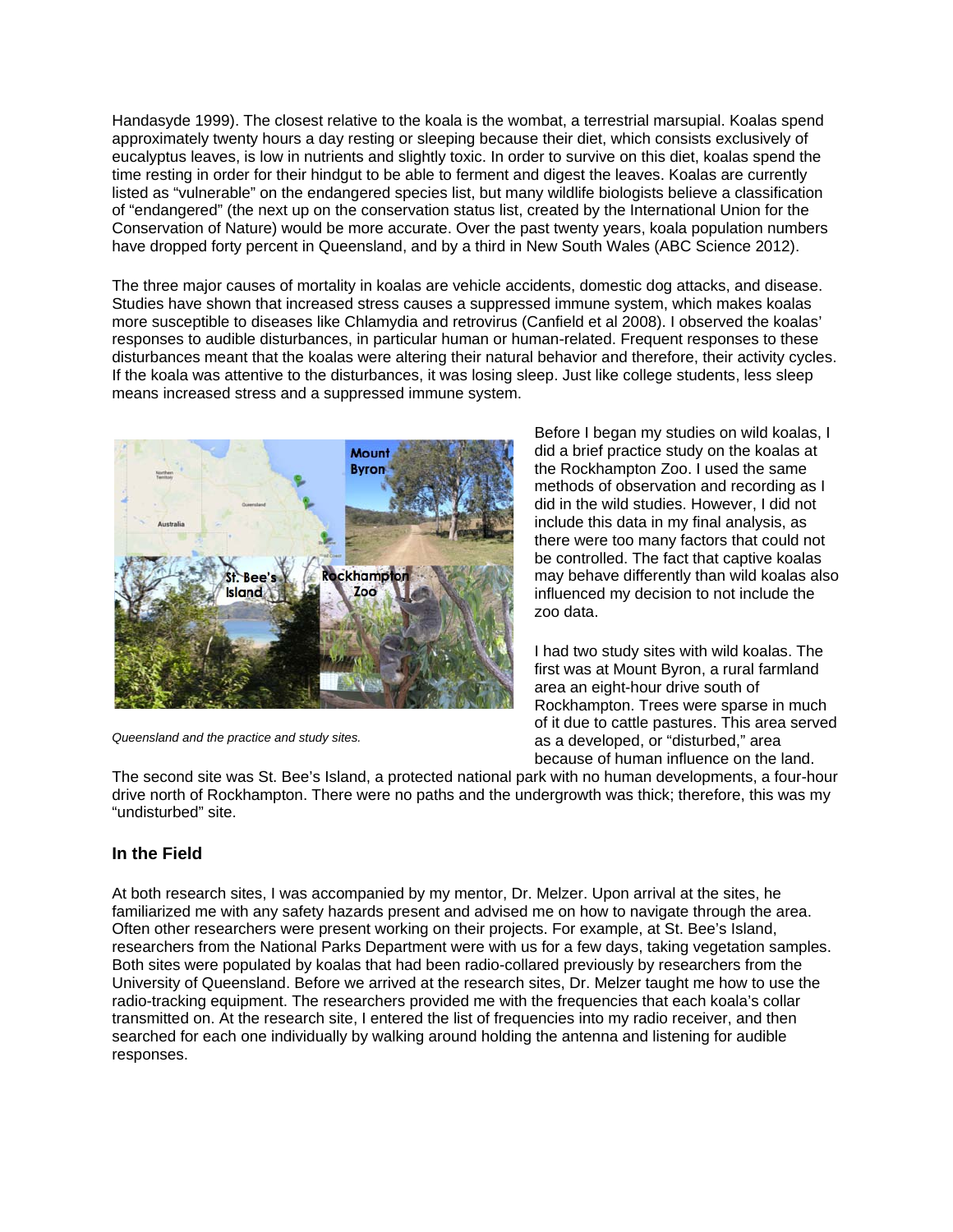At Mount Byron, I stayed at the Hollow Log Country Retreat, a small cabin on a farm, with Dr. Melzer and several other field biologists. I spent a collective ten days at this site, spanning two trips. When working at St. Bee's Island for ten days, we stayed on a neighboring island, since St. Bee's does not have camping areas, and commuted by small boat. On St. Bee's, the radio-tracking equipment died on the first day, so I had to find koalas without the equipment. Dr. Melzer assisted me and we successfully searched looking for the koalas' feces and the scratch marks they left on trees.

Once I located a koala, I found a spot to sit where it could not see me and remained quiet so that it could not hear me. I waited fifteen minutes after I sat down to start the observations, in order to allow the koala to acclimate to my presence if it had noticed me. I wrote down any disturbances I heard, such as wallabies hopping around or an airplane passing over. I wrote down the type of disturbance, the time it occurred, and how the koala reacted, if it reacted at all. Reactions included anything from the koala opening its eyes to moving to another tree. If the koala moved to another tree during observation and was still visible, I found another suitable spot to continue observing it.

Travelling to and from the sites and making observations proved to have hazards I would have never expected had I been in America. When arriving daily at St. Bee's Island, we had to wade from the boat into shore. On this walk through the water, I encountered sting rays, stonefish, and cone shells, all of which can do significant harm to people. I



*The author with a radio antenna searching for a koala.*

remember shuffling my feet as I walked to alert the sting rays, and often looking down to see one swimming away right in front of me. While on St. Bee's, I encountered green ants, whose bite was unforgettable, to say the least. Sometimes I would be walking down a steep incline, slip, grab a branch for support only to discover it was crawling with green ants. Between them and the spiders, I would have an array of bites on my body by the end of the day. While observing at Mount Byron, there were certainly fewer encounters with wild animals, as the terrain was mostly developed into farmland. However, sitting in the grass there, I had a close encounter with an Eastern Brown Snake, whose bite can be deadly.

#### **Observations and Results**

I observed a total of nineteen koalas: ten at St. Bee's Island and nine at Mount Byron. The sites differed in the number and kinds of audible human and animal disturbances noted. I grouped the disturbances into four different categories. The "human" category included disturbances such as radio noise and people walking or talking. The "vehicle" category included any vehicle noise. The "mechanical" category included anything from airplane noise to motorboat engine noise. The "animal" category included anything from wallabies to another koala.

The average number of disturbances that occurred per day was 78.8 at Mount Byron. The top three most frequent disturbances were airplane noise, vehicle noise, and people talking and walking. At St. Bee's, as might be expected, the daily average was lower at 23.5, and the top three disturbances were radio noise, airplane noise, and either human or animal movement in the grass.

When watching a koala, I ranked its responses to disturbances as follows: no response, minimal, moderate, and maximal. Minimal meant a small response such as an ear twitch; moderate meant the koala moved its arms or changed position; and maximal meant the koala moved to another tree or vocalized (made sounds similar to those of a wild boar). At Mount Byron, the koalas responded 59.6% of the time to a disturbance. Their average response was moderate. The most energetic responses were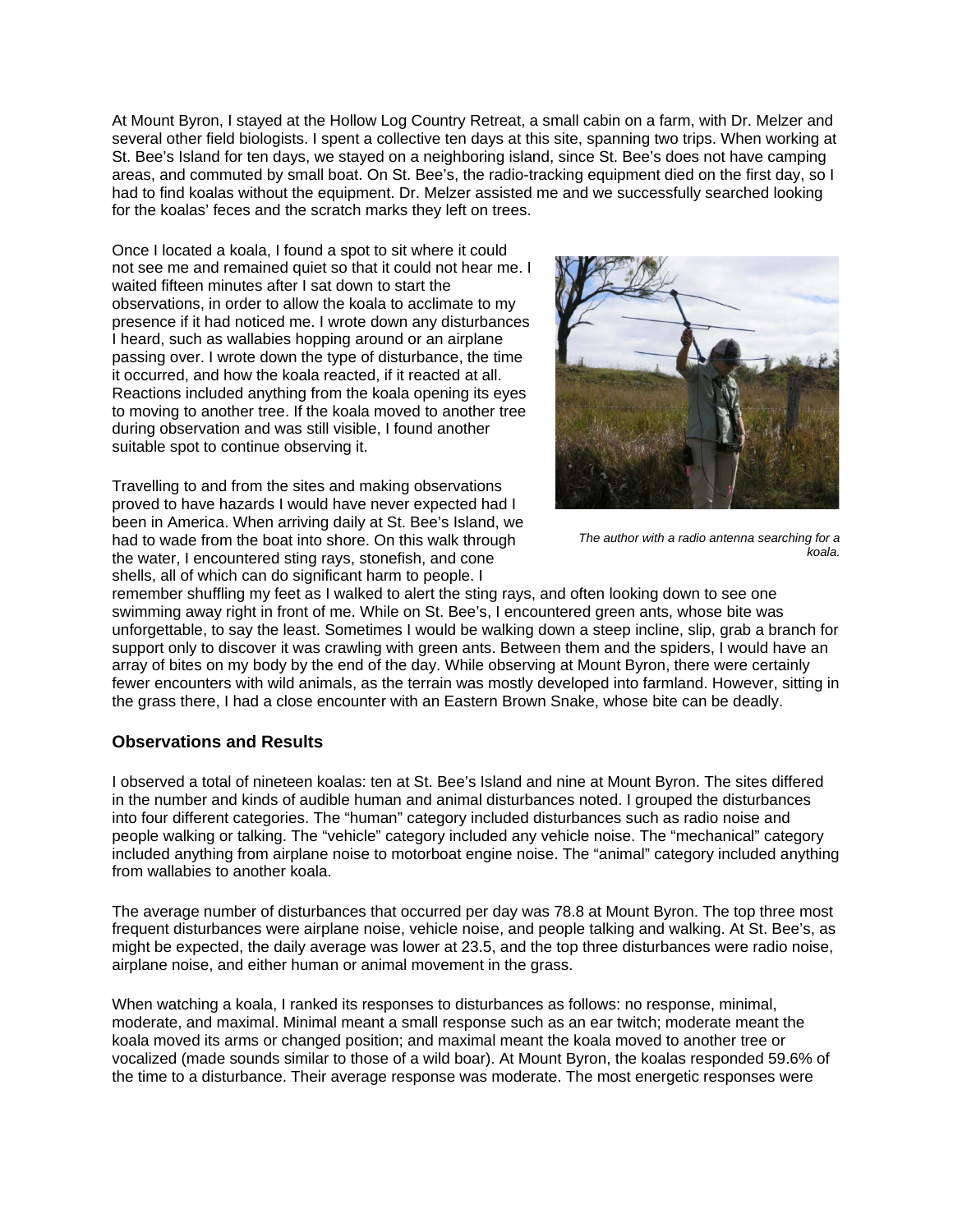due to koala interactions. In contrast, koalas at St. Bee's Island responded to disturbances only 29.4% of the time, and their average response was minimal.

In all my observations, responses were never extreme enough to be termed avoidance responses, such as fleeing. Koalas use cryptic behavior, or camouflage, as a form of defense. Their shape and coloring makes them hard to see if they are immobile among the leaves. Koalas have a darker coloration on the top of their bodies and a lighter coloration beneath. Thus, for a predator in the sky, the koala would blend in with the ground. From the ground, the koala would blend in with the sky and clouds.



My data shows that, where disturbances are few (St. Bee's Island), the koalas respond less frequently to them and less strongly, than at a more disturbed (by humans) site like Mount Byron, where they respond more frequently and more strongly. (See Fig. 1) Frequent disturbances cause more responses from the koalas, which means they are getting less of the sleep they need to digest their diet of eucalyptus leaves and remain healthy. Even a small interruption in their sleep pattern could compromise their immune system and make them more susceptible to disease. This is why it is important to monitor their stress levels.

There was a high response rate to vehicles at Mt. Byron, but the responses were minimal to moderate in all cases. The only category where

*Figure 1: This graph shows the percent of times a koala responded in any way to a type of disturbance.*

koalas on St. Bee's (the less disturbed site) showed a slightly higher response rate was animal. This was an interesting result, and it could be hypothesized that St. Bee's koalas recognized potential danger in animal sounds and would react to them, whereas human disturbances did not have the same association with danger.

This data demonstrated that in a less disturbed environment, koalas are less likely to react when a disturbance does occur. This is key in understanding their population dynamics, because increased stress levels mean a suppressed immune system, making the animal more susceptible to Chlamydia, one of the main causes of mortality in the koala (Flint and Melzer 2013). If I had spent more time in Australia, I would have liked to look at disease rates at both sites and compare them to the disturbance levels I measured, in order to identify a relationship.

#### **An Indescribable Experience**

The worst part about returning to the United States and UNH was running into people and having them casually ask, "How was Australia?" I couldn't sum up this experience even if I wrote a long memoir. As far as my research went, I gained a wealth of knowledge about wildlife conservation and animal behavior, which is a field I hope to work in as a veterinarian. However, it was one thing for me to say I wanted to be a wildlife veterinarian while watching *The Crocodile Hunter*, sitting comfortably on my couch at home. It's another thing all together to be able still to say it after trekking through spider and green ant infested trails and getting cut up by thorns along the way, all to find a koala. Field work was very hard work, especially in an environment I was not familiar with. Although there were some days I wished I was home, with all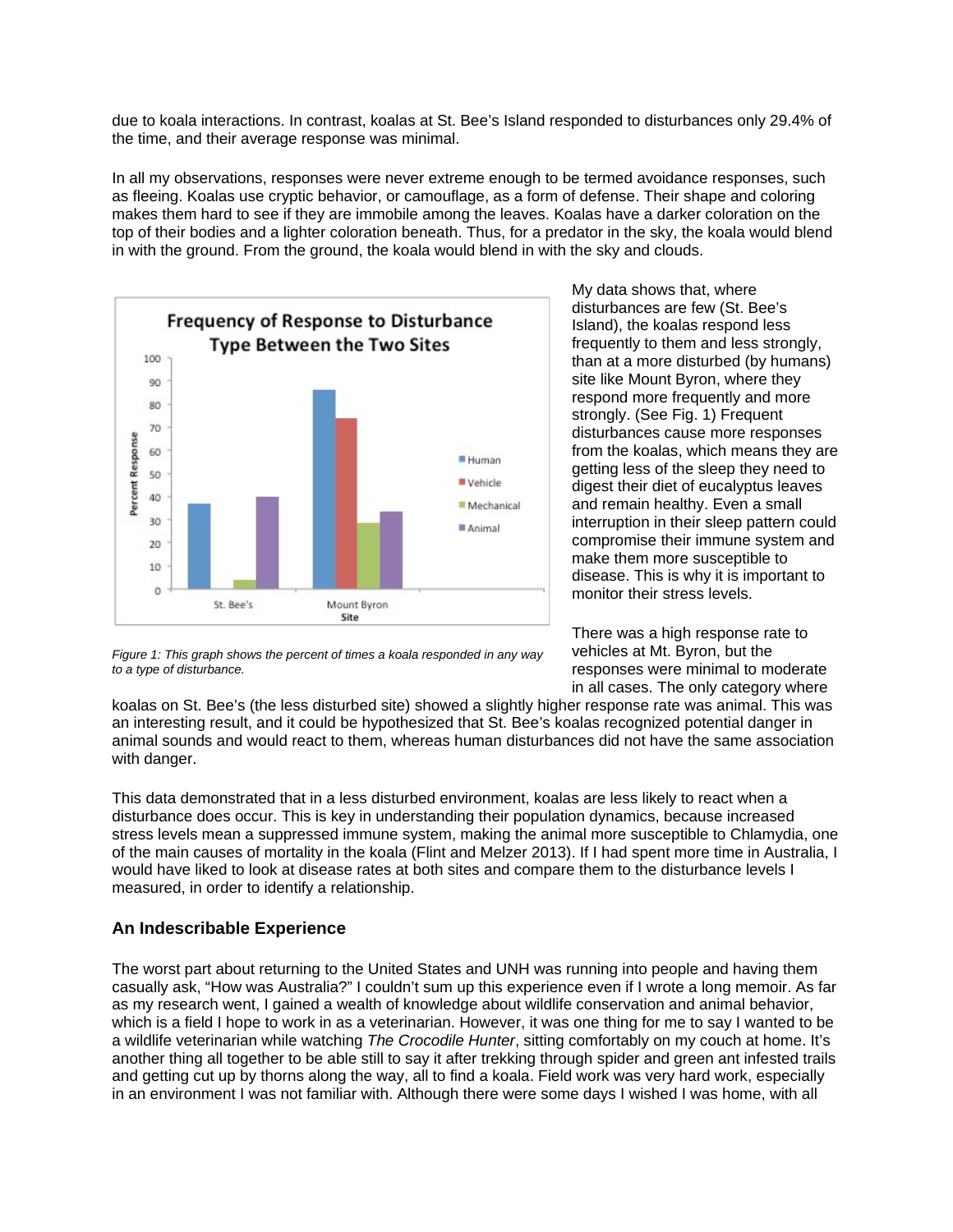the comforts of the indoors, I wouldn't trade this experience for the world. For every green ant attack, I was able to see koalas and other animals in their natural habitat. Those experiences, along with seeing the myriad of problems facing endangered species, make me all the more passionate about making a difference in wildlife conservation.

In addition to aiding my future career endeavors, this experience has given me a global perspective. Living in another country and conducting my own research, without the aid of a study abroad program or fellow American students, gave me a sense of independence I had yet to experience. Despite being an English-speaking country, Australia has a very unique culture. I believe I've gained a deeper sense of appreciation for other cultures, and my desire to travel has been increased exponentially. This summer made me realize that I'm capable of amazing things that I thought I could only dream about, as long as I put my mind to them.

*There are many people I have to thank for this once in a lifetime experience. Funding for this trip was made possible by donors Mr. Dana Hamel, Mrs. Joan Savage, and the Cogswell Endowment. I so appreciate all their generosity. A big thank you goes to Dr. Georgeann Murphy, Mr. Peter Akerman, and Dr. Paul Tsang of the Hamel Center for Undergraduate Research for supporting me and making me believe that I was capable of this undertaking. My mentors were incredible throughout this journey, teaching me more than I could ever possibly learn in a classroom. So thank you to Dr. Drew Conroy and Dr. Alistair Melzer. Without their enthusiasm and charisma, this experience wouldn't have been nearly as enjoyable or memorable. Lastly, I would like to thank my parents, who have been supporting my love of travel and wildlife for my entire twenty-one years of life.* 

#### **References**

*ABC Science*, "Koalas Added to Threatened Species List, News in Science," ABC, 30 Apr. 2012. Web. 14 July 2014.

Canfield, P.J., D.N. Love, G. Mearns, and E. Farram. "Chlamydial infection in a colony of captive koalas.*" Australian Veterinary Journal*. Blackwell Publishing Ltd., London, 2008.

Flint, Nicole, and Alistair Melzer. *Conserving Central Queensland's Koalas*. Rockhampton: Koala Research Centre of Central Queensland, 2013. Print.

Martin, Roger, and Katherine Handasyde. *The Koala: Natural History, Conservation and Management.*  New South Wales University Press, Sydney, Australia, 1999.

#### **Author and Mentor Bios**

**Galina Kinsella** is a biomedical science: medical and veterinary science major from Charleston, South Carolina, graduating in May 2015 with a bachelor of science. A member of the University Honors Program, Galina embarked on her research project as part of her honors senior thesis, and also to gain experience that will help her on her career path. Galina will attend veterinary school in the fall, and is especially interested in conservation medicine. She has found that her independent research in Australia was a great asset in her applications and interviews for veterinary school. Galina gained a good deal of knowledge from her summer research. "I learned a lot about koalas, a species I knew next to nothing about before I started my grant application. I learned that patience and being flexible are incredibly important in research, as plans change constantly, especially in field research. I also learned that it is